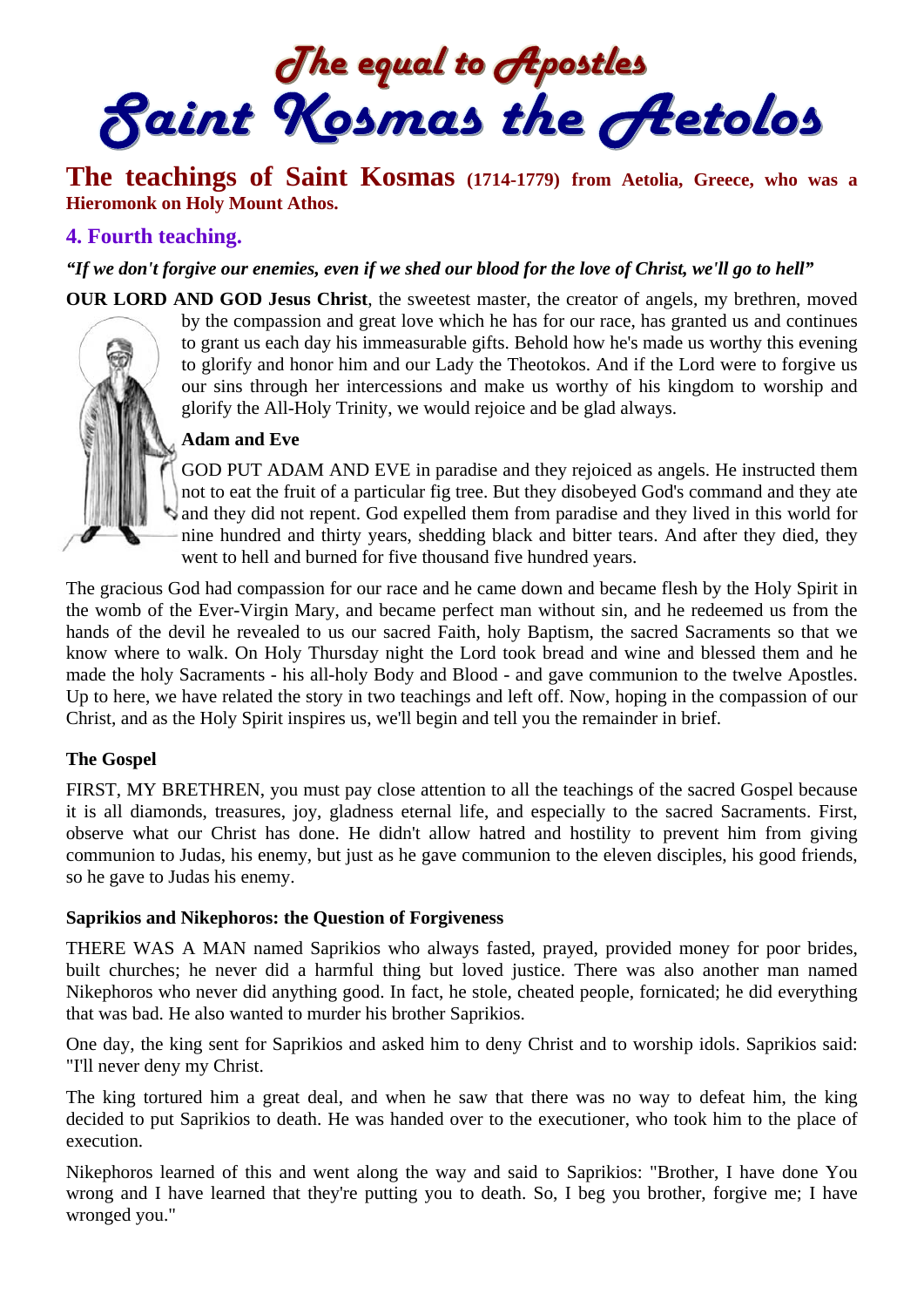Nikephoros bent low, begged him again, and kissed his feet.

"Brother," he said, "forgive me for God's sake."

But his brother wouldn't forgive him.

They reached the place of execution where Nikephoros begged Saprikios again, with tears in his eyes, but he wouldn't forgive him.

Once more Nikephoros said to him: "Behold, brother, they're about to kill you, why don't you forgive me? You'll be damned. I forgive you with all my heart."

Saprikios replied: "I'll never forgive you."

And as the executioner lifted the sword to cut off his head, the most gracious God, observing the scene, lifted his grace, and Saprikios asked the soldier: "Why do you want to kill me?"

The soldier said: "You mean to say that after all this time you don't know why? Because you will not worship the idols."

"Is that why you are torturing me?" said Saprikios. "I deny Christ and I'll worship the idols.

As soon as he said this, they stopped the execution. He denied Christ and went with the devil. Nikephoros, seeing the angels who stood by holding a golden crown, said to the executioner: "I'm a Christian and I believe in my Christ."

Then he said to Saprikios: "Forgive me, my brother, and God will forgive you."

And immediately the executioner cut off Nikephoros' head and it was received by the angels who took it to paradise. This is why we also, we who are pious Christians, should love our enemies and should forgive them. We should feed them. We should give them drink. We should pray to God for their souls and then say to God: "My God, I beg you to forgive me as I forgive my enemies." But if we don't forgive our enemies, even if we shed our blood for the love of Christ, we'll go to hell.

## **The Question of Anathema**

DO YOU PRONOUNCE anathemas here? Be careful, my fellow Christians, never pronounce anathemas, because anathema is separation from God, from the angels, from paradise, and leads to the devil and to hell.

It was for that brother's sake that Christ was crucified, to get him out of hell; and you, for an insignificant thing, pronounce an anathema against him? You put him into hell to burn forever? Are you so hardhearted? But just think how many sins you have committed from the day of your birth; how many sins have you committed with your eyes, your mouth, or in your mind? Do you think you are sinless?

The holy Gospel tells us only Christ is without sin. We human beings are all sinners, so don't pronounce anathemas. This is why, my fellow Christians, if you wish God to forgive you of all your sins and to put you into paradise, let your nobility say three times for your enemies: "May God forgive and have mercy upon them."

## **The Virtues of Forgiveness**

THIS FORGIVENESS, my brothers, has two properties: it illuminates and it burns completely. I told you to forgive your enemies for your own good. And you who have harmed your brethren and have heard me tell them to forgive you, don't rejoice, but indeed weep because your forgiveness has become a fire on your head if you don't make restitution. You should weep and beg God to forgive you your own sins. If all of the spiritual 'men, patriarchs, bishops, the entire world forgive you, you remain unforgiven. For who has the power to forgive you? He who has suffered your injustice.

If we examine the issue carefully, you should return four for one as the holy Gospel says. Only then will you receive forgiveness. If you don't have the money to return it, go and sell your possessions, and whatever you receive give to those You have cheated. If you don't have enough, go and sell yourself into slavery, and whatever you receive give that. It would be better for you to be a slave on earth for five or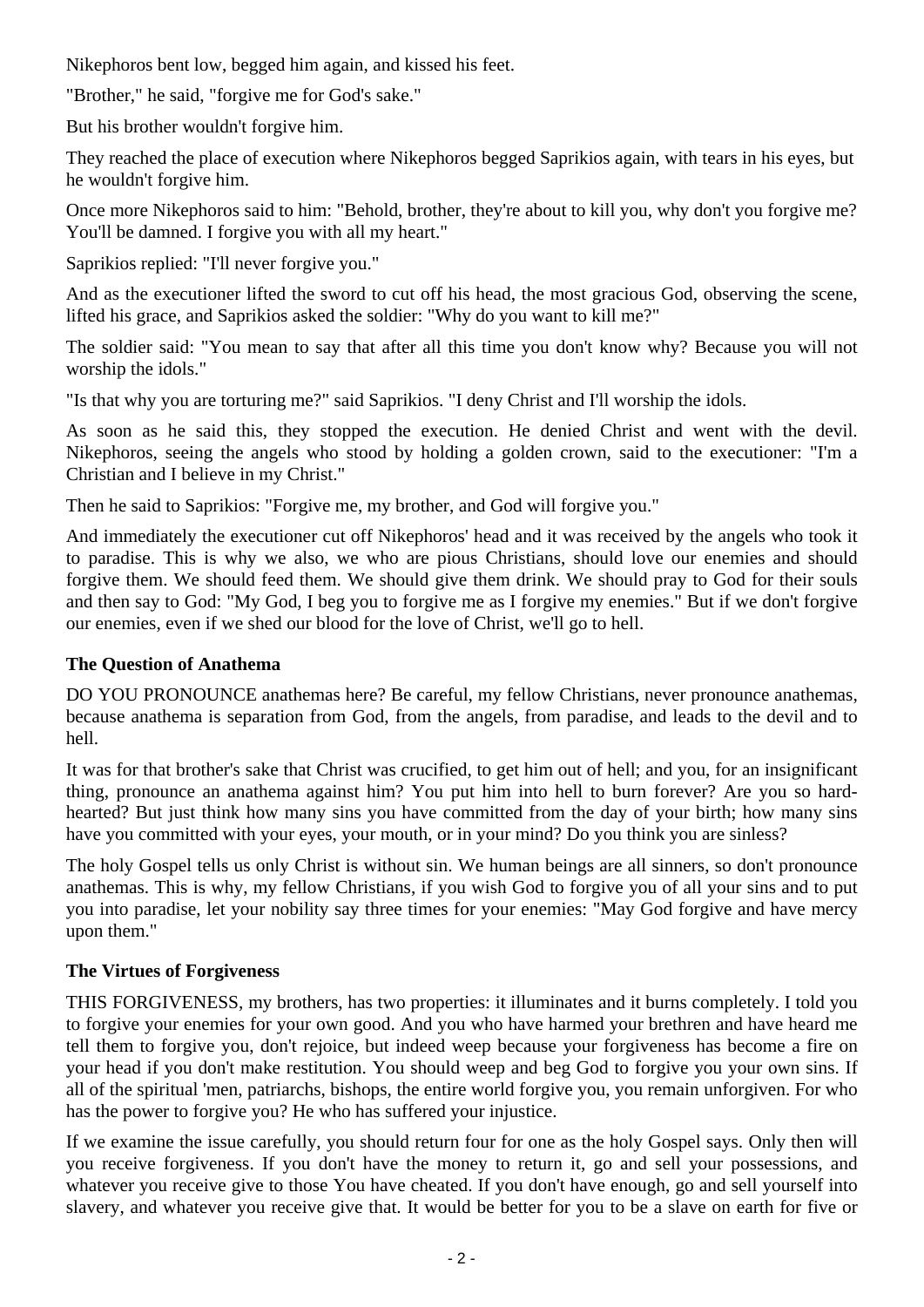ten years and to go to paradise rather than be free on earth and tomorrow to go to hell and burn forever.

So, my brethren, whoever has wronged any Christian, Jew or Turk, return what you have taken unjustly because it is cursed and you'll never get ahead. What you have gained unjustly you use to feed yourself, but it will cause your death and God will put you into hell.

Whoever is willing to make restitution of what he has taken unjustly let him stand up and tell me and I'll ask all the Christians to forgive him. if you put a stolen sheep among one hundred of your own, it will pollute them all because it's accursed and anathematized. I beg you, my fellow Christians, to say to those who are willing to make restitution three times: "May God forgive them and have mercy upon them."

Our first teaching is this: whoever among us has suffered injustice, let us forgive our enemies for our own good; and whoever among us has committed an injustice, let us make restitution.

#### **Confession and the Sacraments**

THE SECOND TEACHING is this: if we too wish to benefit from the sacred Sacraments like the eleven good Apostles, and not to blaspheme like the bad one, Judas, we should make a clean confession and receive communion with fear, awe, and reverence. Then we'll be blessed. But if we go to receive holy Communion without confession, polluted with sin, we put fire into ourselves and we burn.

Who can tell me, my brothers, is the sun bright or dark? I believe that all of you know that it's bright and that it illuminates everything. There are, however, some animals called bats and others, owls, who when the sun comes out are blinded and are made dizzy and can't see. They see when it becomes dark. It's the same with the sacred Sacraments. They enlighten the good person and make him like an angel. On the other hand, they confuse the sinner and he becomes like a devil.

Just as fire doesn't burn all things - indeed, gold is brightened and cleansed - while it burns other things, let us too become gold to be cleaned, and not like wood to be burned.

Here where I have come, my fellow Christians, I received a great joy and a great sorrow. I received a great joy from seeing your good disposition and your good repentance. I received sorrow from thinking of my own unworthiness because I don't have time to hear all of your confessions one by one, so that each of You might tell me his sins and so I can advise you as God inspires me. I want to do it, my children, but I can't.

[I am] just like a father who is ill and is visited by his son [who asks] to be comforted, but being unable to do so, the father sends him away. But how does he send him away? With a burning heart. He wants to comfort him, but can't. But again, if you don't want to be deprived completely, I will tell you this. If you wish to heal your souls, you need four things.

Shall we make a bargain? Let me take upon myself all the sins you've committed from the time of your birth until now, And let your nobility hold four hairs. And what will I do [with your sin] ? I have a deep hole and I will throw them into it. What is the deep hole? It's the compassion of our Christ. The first hair is your confession, the first foundation of what we have said: forgive your enemies. Will you do it?

"We will, 0 saint of God."

You have taken the first hair. The second hair is to find a good confessor, educated and virtuous, so that you can confess to him all your sins. If you have one hundred sins and confess ninety-nine to the confessor and hide one, all of your sins are unforgiven. It is when You commit a sin that you should be ashamed, but when you confess you should feel no shame.

A woman went to confession to an ascetic. The ascetic had a virtuous disciple. The ascetic said to his disciple: "Go and hear the woman's confession."

The disciple went close enough to see her, but didn't listen. The woman confessed and left. Later, the disciple returned and said: "Elder, I saw a strange miracle. When the woman was confessing, I saw small snakes coming out of her. I saw a large one hanging out and it tried to come out but it withdrew again."

The ascetic replied: "Go, and ask her to come back quickly."

The disciple went and found her dead. He returned and told the elder what happened. Unable to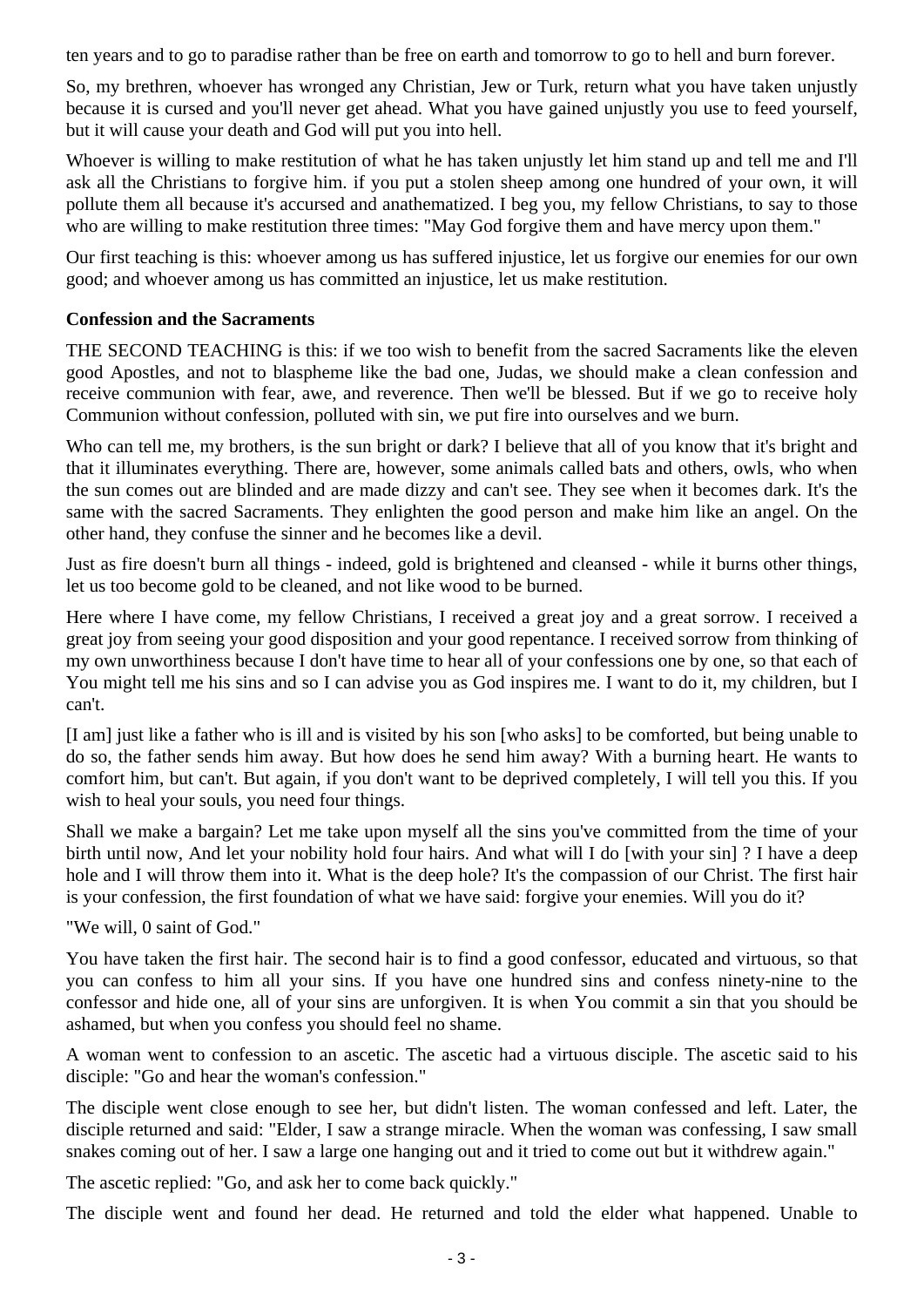understand the miracle, he prayed to God to make known to him if the woman was saved or damned. A black bear appeared before him and said to him: "I'm the woman who came to confession, but I didn't confess one of the mortal sins I committed. This is why all my sins weren't forgiven. And the Lord ordered me to go to hell and to burn forever."

And immediately there came out of her a stink in the form of smoke and she disappeared before him. That's why, my fellow Christians, when You confess, tell all of your sins Completely. First say to your confessor: "Confessor, I'll be damned because I don't love God and my brethren with all my heart as I love myself."

And then tell him everything that pricks your conscience: if You have committed murder, or fornicated, or swore falsely, or lied, or haven't honored your parents, or similar things. Behold, You have taken the second hair.

The third hair is when you have confessed and the confessor asks you: "Why, my child, have you committed these sins?" You must be careful not to condemn anyone else but yourself and say: "I did these things due to my evil disposition."

Is it a hard thing to accuse yourself? No. So you have taken the third hair. Now the fourth. When the confessor gives you permission to leave, depart with the firm resolve that it would be better to spill your blood rather than to sin.

Will you do this?"

"Yes."

You have taken the fourth hair.

The four hairs are your medicine as we have said. The first is to forgive your enemies; the second, to forgive completely" the third, to condemn yourself; the fourth, to decide not to sin again and if you can, to go to confession every day. If you can't every day, then once a week, or once a month, or at least four times a year.

### **Children and Confession**

GET YOUR CHILDREN in the habit of following the good road, of going to confession from an early age. Those penances which the confessor gives you, the forty liturgies, repentance, fasting, and others are not medicine, but [are given to You] so that you won't fall into sin again. And whoever puts into his heart these four things is saved even if he dies that moment. But without them, even if he does good a thousand times, he'll go to hell.

## **Peter and Paul**

ONCE, MY FELLOW CHRISTIANS, two men came to confession to me: Peter and Paul. Now see whether I helped them or not. I bare my heart to You. Peter said to me: "I have, confessor, from the time of my birth until now fasted, prayed, given alms to the poor, built monasteries, churches, and have done other good works. But I won't forgive my enemies." I sent him to hell.

Paul came and said to me: "From the time of my birth I have never done anything good, but, indeed, I have committed murders, I have fornicated, stolen, I have burned down churches, monasteries; I have done all that is bad, but I forgive my enemy." Look what I did to him. I immediately embraced him and kissed him. I gave him permission to receive communion. Did I do right or wrong? Of course you want to condemn me and tell me: "You sent Peter to hell for such a small thing just because he couldn't forgive his enemy? And Paul, who did so much evil, and because he forgave his enemies you forgave him and gave him permission to receive communion?"

"Yes, my brethren, that's what I did."

Do you want to know what Peter is like? He is like a hundred pounds of flour in which you put a little yeast, which has so much strength that it can turn those one hundred pounds of dough and make it rise. That's what all those good acts Peter did are like. That small dose of hatred, which doesn't allow him to forgive his enemy, changes the flour and transforms it into the devil's poison. That's why I sent him to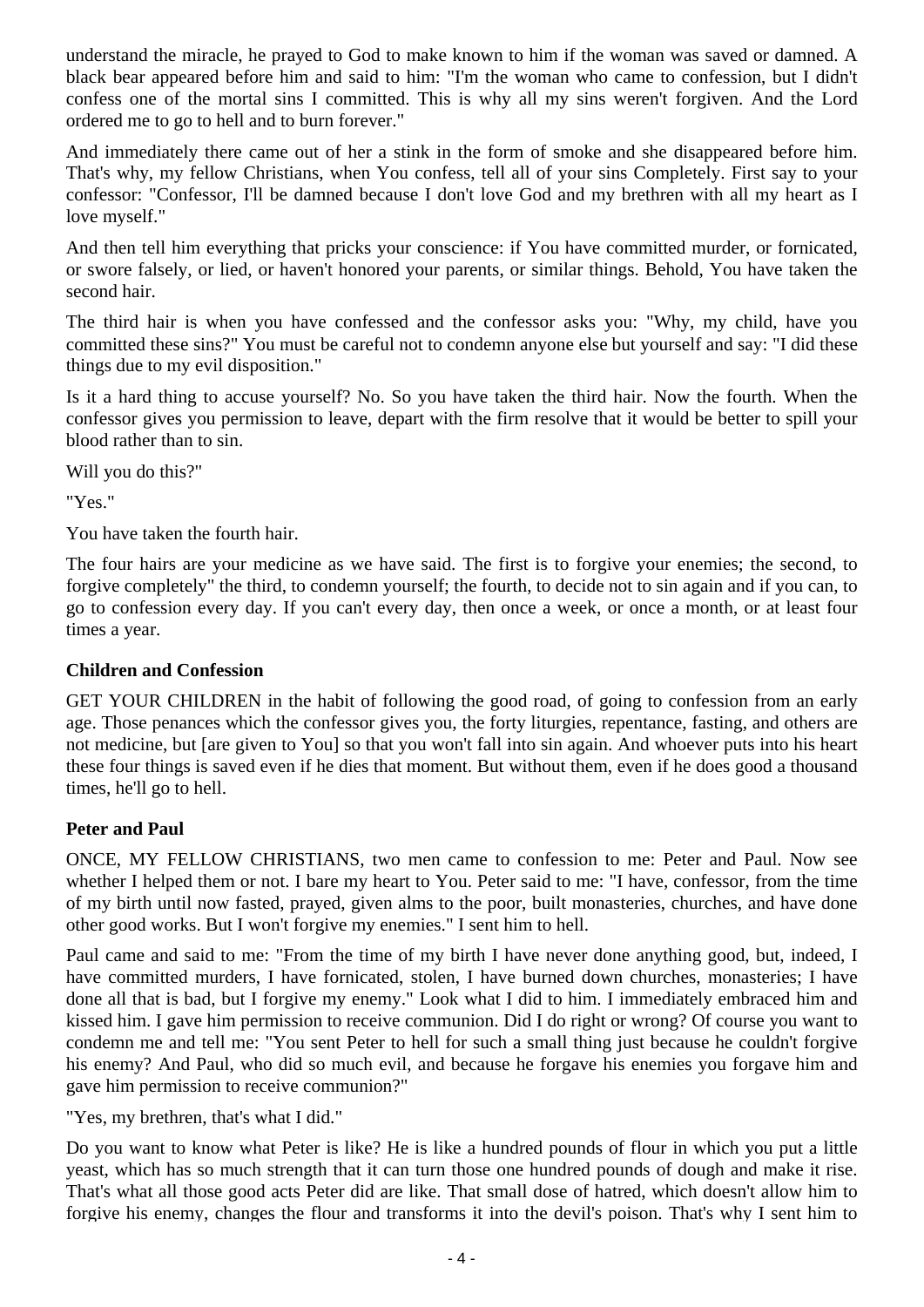hell. On the other hand, what's Paul like? He's like a pile of kindling wood. You put a small lighted candle to the pile and it all burns. Paul's sins are like that pile of kindling wood. The forgiveness which he granted his enemy was like the candle which burned all the wood, that is, his sins. And I sent him to paradise.

### **Fasting and the Hungry**

THE LORD, MY BRETHREN, was surrendered into the hands of the lawless Jews. He was cursed, beaten, crucified according to the flesh. On Holy Wednesday the Lord was sold and on Holy Friday he was crucified. We too, my good Christians, should always fast, but more so on Wednesday because our Lord was sold on that day, and on Friday because he was crucified. Similarly, we are obligated to fast during Lent. The Holy Spirit inspired the holy Fathers of the Church and they legislated that we should fast to put our passions to death, to humble the body, and especially so that we can live easily with little. I can live on six ounces of bread. This bread is blessed by God because it is necessary, but not six and onehalf ounces. That extra half ounce is cursed because it is wasted and it belongs to him who is hungry. Do you keep the four lents, my fellow Christians? What do you do here? If you are Christians you must keep them, especially Great Lent. Do you keep the three day (fast)? It is a good and holy thing to observe Clean Monday.

## **Abraham**

ABRAHAM ALWAYS KEPT his door open and all the poor found refuge there. Abraham never sat down to eat without a stranger at his table. The devil was filled with malice and went into the street and stopped passers-by from coming to Abraham's tent. Abraham went out and waited on the street for three days without eating. Seeing his good disposition, the most gracious God [caused] three men to appear. Abraham took them into his tent and he kissed them. Later they disappeared in front of him. He then realized that it was the Holy Trinity, and he glorified God under the typos of the Holy Trinity. Whoever fasts for three days has a reward for his soul. But I don't tell you to do more than you can. There's benefit even if you fast for one day.

### **The World is Like a Jail**

WISHING TO SHOW what a great evil the children of the devil, the Jews, tried to do, God shut off the sun from six o'clock to nine o'clock in the whole world. The rocks split, the whole world trembled. The Lord was placed into the grave and immediately thousands of dead rose, many of whom were dead for thousands of years, and they declared that only Christ is the Son and Word of God and true God, and the life of the dead. We too, my good Christians, must from now on not mourn for those who have died as do those who are irreverent and without faith - those who have no hope in the resurrection. This world, my brethren, is like a jail. When must one rejoice, when he enters jail or when he is freed from jail? It seems to me that when one enters jail he should weep and feel sorrow and when one leaves jail he should rejoice.

### **Mourning the Dead**

Oh, MY BRETHREN, don't be sad for the dead, but if you love them, do everything you can for their souls: liturgies, memorial services, fasting, prayers, and alms, And all of you women who are wearing dirty clothes because of your dead, take them off because you harm yourselves and your dead. It is natural for a person to be born and to die. We should cry when we are born and rejoice when we die.

### **The Death of Children**

INDEED, DON'T CRY FOR THE death of small children, who are like angels in paradise - Your child belongs to God, and when he gave it to you, he honored you. When he has taken it from you, be honored that your child is rejoicing in paradise forever. It is unseemly for you to sit there and cry.

A king asks for your child to make him a vizier and you rejoice. How much more should you rejoice when the most gracious God found you worthy and took the fruit of your stinking womb and placed your child in paradise, and keeps it to present it to you during the Second Coming, more glorious than the sun, so that you can receive your wages and rejoice with him always?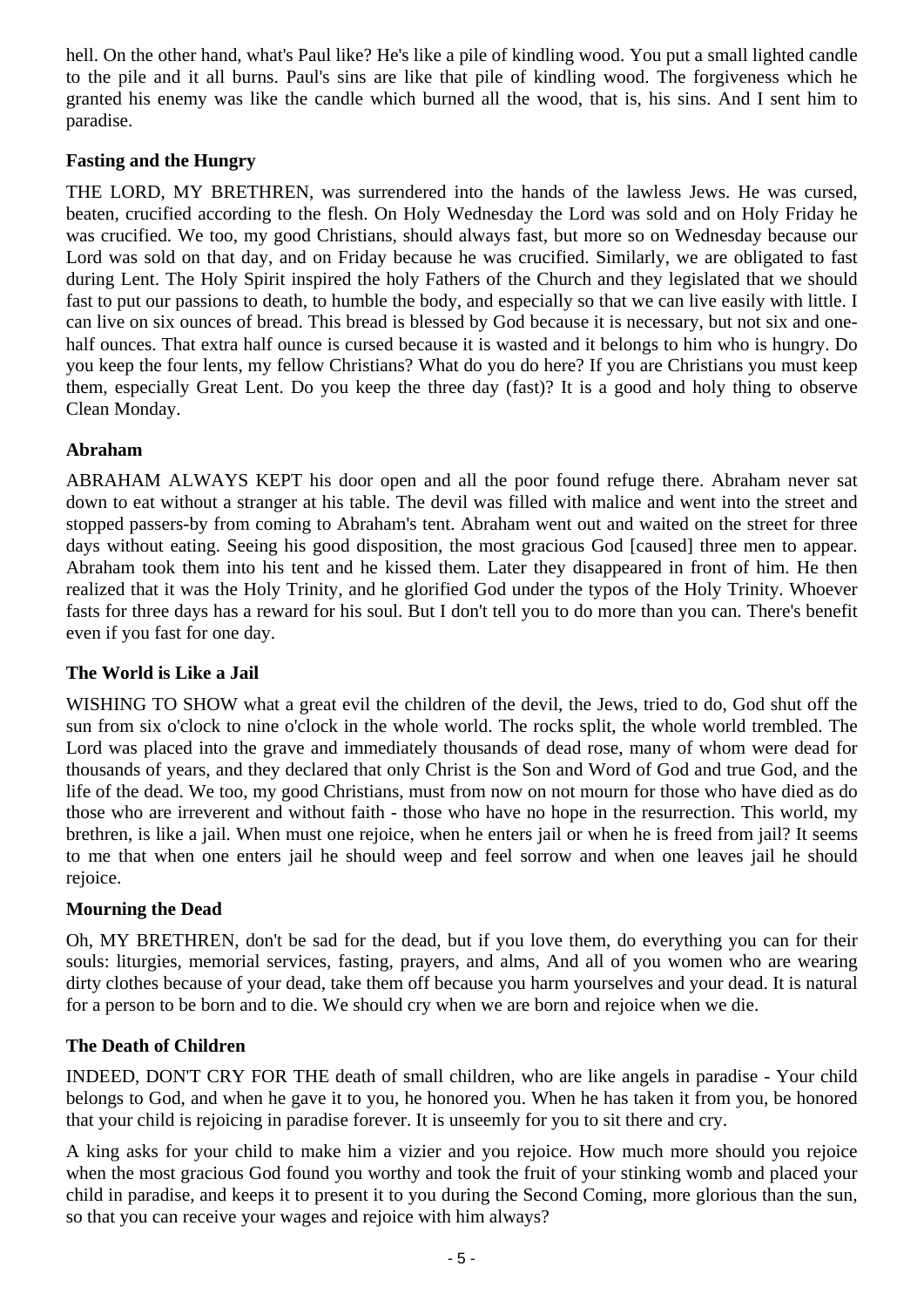There are some who have the devil in their heart and say that there is no resurrection and that they have never seen anyone rise from the dead. Wasn't everyone here dead before he was born? Just as the Lord was able to raise us from our mother's womb, so he can raise us from the womb of the earth. What difference is there between our mother's womb and the grave? Can't we see the resurrection plainly? When we sleep, aren't we like dead? What is' sleep? A small death.

Death is a great sleep. Wheat that falls to the earth, if it doesn't rain for it to spoil and become like jelly, won't grow. So are we who die and are buried in the earth.

If our Christ hadn't been buried in a grave, he wouldn't have watered eternal life and the resurrection. Can't you see clearly how God raises the grass from the earth each year? We don't have the knowledge, my fellow Christians, to see everything. God has given us everything. So for the present, I beg you, my brethren, to say for all the dead three times: "May God forgive them and have mercy on them."

## **The Lord's Day**

THE LORD WENT TO HELL and brought out Adam and Eve and our race. He rose on the third day. He appeared twelve times to his Apostles. There was joy in heaven, joy on earth, and in the entire world. It was poison and a two-edged sword in the heart of the Jews, and especially of the devil. This is why the Jews don't hate any day as much as Sunday, when they hear our priest say: "Christ, our true God, who rose from the dead." Because that which the Jews planned to do in order to erase Christ's name turned against them. We too, my brethren, should always rejoice, but especially on Sunday which is the day of our Christ's resurrection. For Sunday was the day of the Annunciation of our Lady the Theotokos and Ever-Virgin Mary. It is on Sunday that the Lord will raise the entire world. We, too, should work six days for these earthly, fruitless, and false things, and on Sunday we should go to Church and meditate over our sins, death, hell, paradise, and over our souls which are more valuable than the whole world. We should not overeat nor drink excessively nor commit sins. Nor should we work or do business on Sunday. The profit made on Sunday is cursed and damned, and you put a fire and a curse in your home and not a blessing. God may either cause you to die prematurely, or your wife, or your son, or your animal, or he may do some other evil to you. Hence, my brethren, so that no evil may befall you, either spiritual or physical, I advise you to respect Sunday, since it is dedicated to God. What do you do here, my fellow Christians? Do you respect Sunday? If you are Christians respect it.

Do you have sheep here? What do you do with the milk on Sunday? Listen my child, collect it and divide in into seven parts. Keep six for yourself, and the seventh part give as alms to the poor, or to the Church, so that God will bless your possessions. And if you find it necessary and wish to sell your products on Sunday, don't put that profit with the other in your purse because it defiles the rest. Give it as alms so that God will watch over you.

On the fortieth day (after the Resurrection) the Lord blessed the holy Apostles. He ascended into heaven and sat on the right hand of the eternal Father to co-reign eternally and to be worshipped by the angels.

## **The End of the World and the Last Judgment**

THERE'S ONE THING I'll reveal to you, my fellow Christians. I know that I'll make your heart bum. It's terrible and sad, my heart trembles for me to say it. But what can I do since our Christ tells me if I don't reveal it, he will put me to death and place me in hell. The Holy Bible, the holy and sacred Gospel, reveals to us that the end of the world will take place in the eighth (great) century (1500-2500 AD) and this world will be destroyed. And God will send the prophet Elias to teach Christians to guard the faith. The Antichrist, my brethren, is a person who has an evil mind, an evil disposition, and has the devil in his heart. He says he is God and he will put to death the prophet Elias. Having examined the subject, my brothers, I learned and I understood that the prophet Elias and the Antichrist have come and that the latter has killed the prophet. Elias, my fellow Christians, has been alive all these years, and God knows where he has kept him hidden until today. If you wish to know where he is, he is near here, and the words I speak to you belong to him. When the prophet Elias comes to teach, he will not reveal himself to the world, as the Holy Spirit says, so that by coming he will not turn everything upside down.

Thus says the Holy Spirit, so that he'll frighten and shake the world and the earth. I don't want to reveal it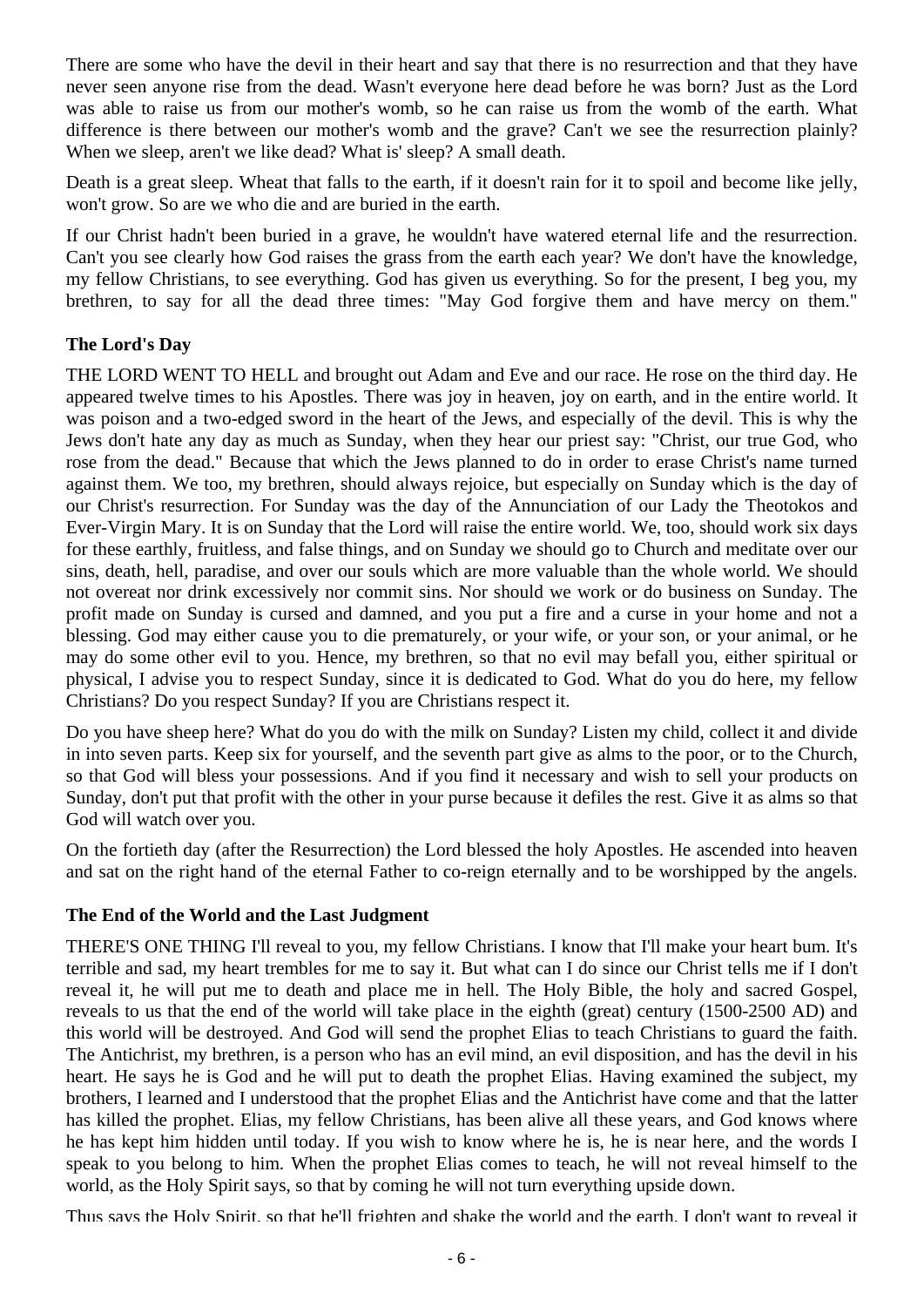to you Christians. But what is there to reveal, my children? His zeal and his teaching. This, too, the mostgracious God has made me worthy to reveal because of his compassion. And don't expect another Elias to teach you. But what can we expect? It is sad for me to tell you! Today, tomorrow, we can expect thirst, great hunger, when we will offer thousands of gold coins and we will not be able to find a little bread or water. Today, tomorrow, we can expect mortal illnesses, when the living will not have time enough to bury the dead. A world-wide earthquake will take place and the whole earth will become a plain. All the mountains will fall, all the homes, and the sea will rise five yards higher than the highest mountains. The stars will fall from the sky; the sun and moon will be extinguished; the sky which is visible, the earth, everything the entire world will be destroyed. When will all of this take place? Our Christ tells us the time is approaching soon. The knife is touching the bone.

Everything will happen suddenly. It may even happen tonight. Maybe it has begun already? Don't you see that your crops have failed and your animals have died? The rivers and springs have dried up. Today you are deprived of one thing, tomorrow another. God is giving it to us a little at a time, and we stupid people don't understand.

I say this to you and I counsel you, even if the sky were to fall down, even if the earth would rise up, even if the whole world were destroyed, as it is due to do so, today, tomorrow, don't be concerned with what God is going to do. Let them burn your body, let them fry it, let them take your possessions - don't concern yourself. Give them away - they are not yours. You need your soul and Christ. Even if the whole world were to fall apart, no one can take these two things away from you against your will. Guard these two, and don't loose them.

### **Expected Signs**

NOW, My BRETHREN, what sign do we expect? We expect no other signs than to see the holy Cross shine in the sky brighter than the sun, and our sweetest Jesus Christ and God to shine seven times brighter than the sun, together with thousands upon thousands and tens-of-thousands upon tens-of-thousands of angels with divine glory. And the Lord will raise up the whole world, the good as angels and the bad as demons. First, the children of the devil, the Jews, who not only didn't believe in Christ, but crucified him as well. Then they will see our Christ's glory and will believe and worship him, but the faith will not benefit them then at all. Faith is required now. That's why, my brethren, You Christians are the fortunate ones and thrice-blessed, You who believe now. But woe to those unbelievers. It is better for them not to have been born into the world.

Then Christ will separate the just from the sinners as a shepherd separates the goats from the sheep, and he will put the just on his right and the sinners on his left. And he will say to the just: "Come, blessed of my Father, to inherit Paradise. Rejoice with the angels always because you have kept my faith and my commandments." To the sinners the Lord will say: "Go, you accursed, to hell to burn forever together with your father the devil because You have not kept my faith and my commandments."

Then the Lord will open a fiery river, like a sea, and throw in all the impious, unbelievers, heretics, godless, and sinners to burn forever. And he will put the Pious, just, and Orthodox Christians in paradise to rejoice forever.

Therefore, we too, my brethren, should consider what we are, just or sinners. And if we are just, we are of good fortune and thrice-blessed, but if we are sinners we must repent from evil and do good now that we have time. Hell awaits us, when will we repent? Not tomorrow, the next day, or next year, but this moment, because we don't know what awaits us tomorrow. Our Christ tells us we must always be ready. What an evil thing it is, my fellow Christians, for a person to fall into sin and not to repent! Think about it!

### **Faith and Nation**

Enough now, my fellow Christians, I can't tell you any more. I've told you what God has inspired me to say. Let your nobility seek to learn more. You are sober and knowledgeable, you understand your own good and do it. Now what shall we do, my fellow Christians? I advise you but won't your nobility advise me too? My work is your work, it is of our faith, of our nation. I have two thoughts. One says for me to